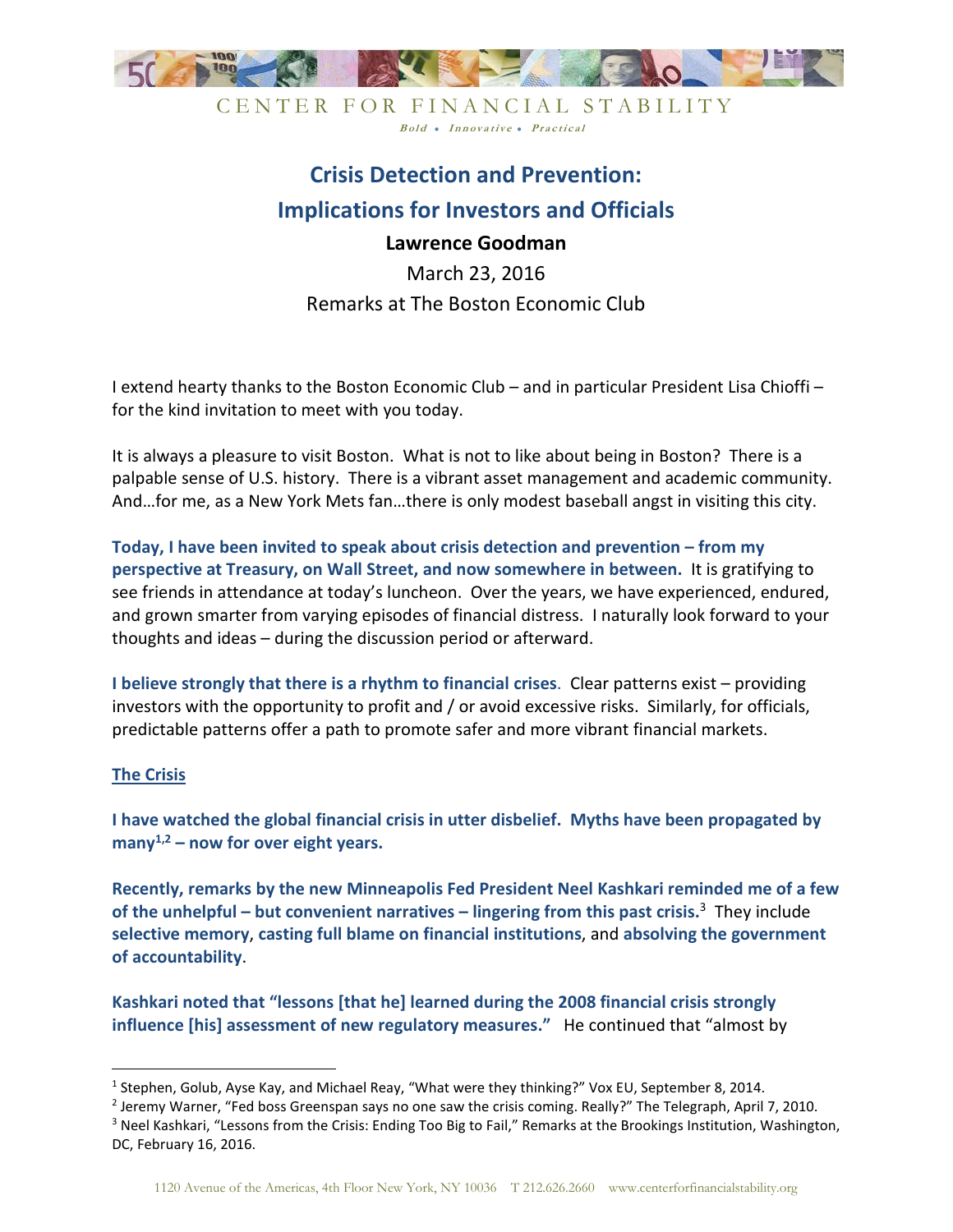

definition, we won't see the next crisis coming." In 2006, he evaluated what might "trigger the next crisis." He "looked at a number of scenarios" and "didn't consider a nationwide housing downturn." **He then concluded that, therefore, "we must assume that policymakers will not foresee future crises, either."**

**This analysis is flawed.** Worse, it relies on a faulty assumption – as the bedrock of a proposed policy to bust up the banks. This is simply dangerous.

Kashkari's idea is based on a single data point. His experience at Treasury in 2006 - when the team, was suspicious, looked around, but could not find any signs of a crisis. **This revelation is astonishing.**

**The team missed detailed records, reports, and documentation of findings by Treasury in 2005.** 

**In early 2004, while at Treasury, I created and chaired for nearly two years an inter-agency crisis prevention group within the U.S. Government called the Financial Vulnerabilities Working Group (VWG).** The objective of the VWG was simple. We developed a Wall Street style strategy group within the U.S. government with pre-existing resources and talent. We were fortunate. **A wide range of gifted and thoughtful individuals participated from thirteen different agencies.**

The mission was to think prospectively about factors that could threaten economic or financial stability on a global basis. As emerging market crises were fresh, we looked there. But we also looked elsewhere.

**We were clear. The next crisis would likely present in the U.S.** It would likely stem from housing or global imbalances. Volatility was massively mispriced due to Fed policy. Instruments were being created similar to the unit trusts in the 1920s.<sup>4</sup> Once unusually low financial market volatility reverted to its historic mean, investors would default, asset prices drop, and credit be curtailed...creating a systemic event.

As a former economist and strategist on Wall Street, I wanted to be sure that the group avoided falling into a Chicken Little<sup>5</sup> trap. So, we worked hard to avoid sending false signals. We **investigated a number of feared crises – often reporting that the threat would fall short of escalation or simply defuse.**

Yet, perhaps, most importantly, the group recommended developing crisis resolution strategies. **We suggested practical ideas – such as the construction of various call trees to mirror, assess, and react to potential crises.**

<u>.</u>

<sup>4</sup> John Kenneth Galbraith, "The Great Crash 1929," Houghton Mifflin Harcourt, 1954.

<sup>&</sup>lt;sup>5</sup> Chicken Little is the character in a children's story with a moral. The chicken believes the world is coming to an end – constantly uttering the phrase "The sky is falling!" Of course, the story finishes and all is well.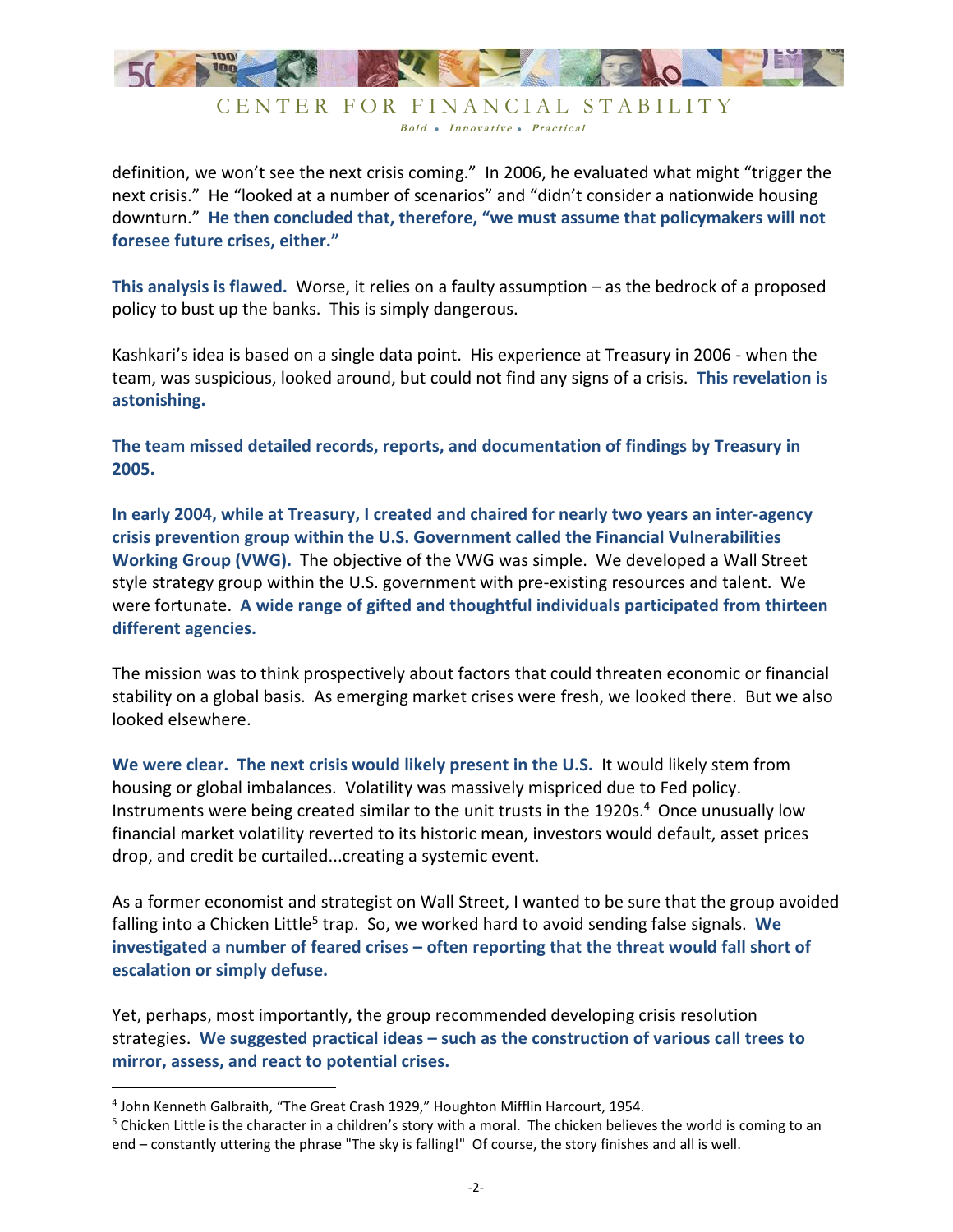

Unfortunately, the group was disbanded after I returned to the private sector in late 2005.

So, I am naturally distressed by the latest ill founded remarks regarding crisis detection and resolution in the public sector. Perhaps, today, I am even more fearful of dangers radiating from policies reliant on a central assumption that is flawed.

**Out of this experience, I want to share with you lessons for improving future crisis detection and prevention.** 

#### **Preserve Institutional Knowledge**

**First, preserve institutional knowledge.** This concept applies equally to official and financial institutions.

**Would the world have been a better place if Kashkari and his colleagues were aware of our clear and focused findings? I don't know. But, I do know that the policy response may have been swifter and more purposeful – providing officials with greater time to assess conditions and react.** 

To be sure, institutional knowledge (or access to the thinking of others over time) is essential. For instance, I am grateful to many – who shared their experience and knowledge during the course of my career.

As a young economist – years ago – at Bank of America, my expectation was to cover on Europe and Africa. My expertise was the European Monetary System (EMS), the snake in the tunnel – as well as the then recent exchange rate moves in the wake of the Plaza and Louvre Accords. However, the Latin American debt crisis was upon us. Aside from intermediate Spanish at the time, I knew very little about Latin America. Yet, I was tasked to write a report for the Bank's Credit Committee to help allocate limits for our Ecuadorian exposure.

**I literally knew nothing about Ecuador. Yet, I had access to extraordinary information.** Readily within reach were risk reports filed over the years, financial models, and studies completed by the Bank Advisory Committee working to restructure Ecuador's debt.

Within a few weeks, I was surprisingly up to speed. I was fluent on Ecuadorian issues – due solely to the work of my predecessors, the Bank's vision to save and transfer files, and discussions with more senior economists. **To this day, I will never forget the opening line of a country risk report – written with surprising humor and courage for a banker. The report opened:**

**"In anticipation of the Earthquake, Ecuador suspended its interest payments to banks."**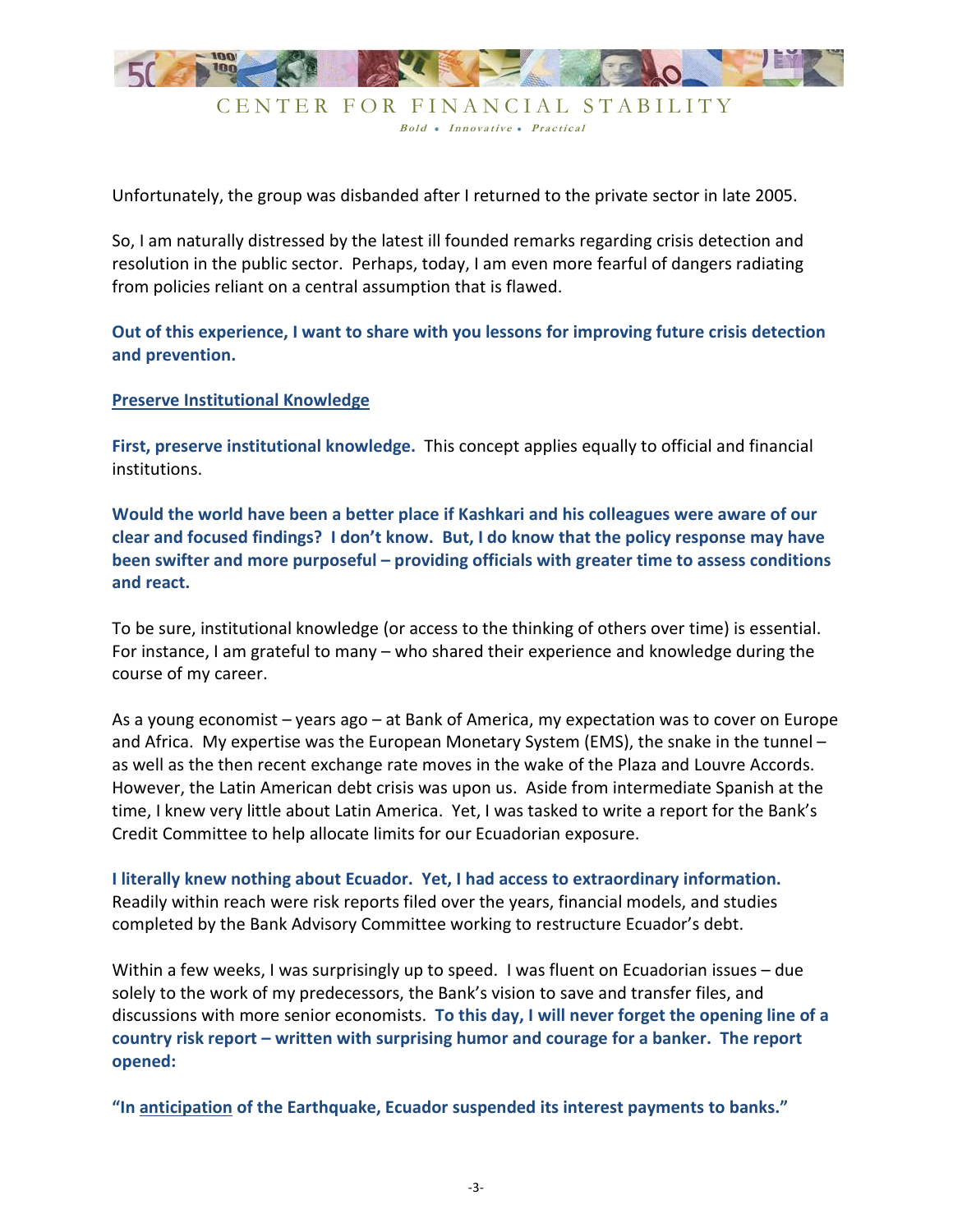

**This one line crystallized an essential factor underpinning analysis of credit risk … the willingness in addition to the ability to pay.** This line helped convince me to propose the retention of a low credit rating – despite promising debt negotiations where I would soon run the economic and financial modeling.

**I offer these vignettes to argue that the preservation of institutional knowledge is essential for official and private organizations.** 

**Folks – we can do a lot better detecting and preventing crises.**

**Kindleberger, Aliber and the "Never Befores"** 

**Today, we confront challenges of epic proportion. Simply put, a glance back at the last thirty years is insufficient.** 

Yes. Crisis detection is complex. Yet, **ideas presented in Charles Kindleberger's** *Manias, Panics and Crashes,* **first published in 1978 … is essential for investors and officials to design better systems to detect and prevent crises, today.** Even though the book is now in its seventh edition with insightful expansion by Robert Aliber,*<sup>6</sup>* I am surprised why it has yet to be more actively embraced by institutions.

Of relevance for today, Kindleberger (a Keynesian) wrote that **"Speculative manias gather speed through expansion of money and credit or perhaps, in some cases, get started because of an initial expansion of money and credit."**<sup>7</sup>

**In this spirit, I believe that three "never befores" – in response to the latest crisis – will drive**  our economic and financial future.<sup>8</sup> For instance, "never before" has there been such:

- **Large scale intervention by central banks and governments,**
- **Growth in the financial regulatory apparatus and labyrinth of rules governing markets,**
- **Distortions across a wide range of financial markets.**

**Resolution of these three never befores are key to future crisis detection and prevention strategies … and exiting from this morass of slow growth and economic uncertainty.** Here, three inter-connected forms of analysis offer a practical path, while resting on the ideas of Kindleberger, Aliber,<sup>9</sup> and others.<sup>10</sup>

<u>.</u>

<sup>&</sup>lt;sup>6</sup> Robert Z. Aliber and Charles P. Kindleberger, Manias, Panics and Crashes," Palgrave Macmillan, Seventh Edition, 2015.

<sup>&</sup>lt;sup>7</sup> Charles P. Kindleberger, "Manias, Panics and Crashes," BasicBooks, 1989.

<sup>&</sup>lt;sup>8</sup> Lawrence Goodman, "It's the 'Never Befores,' Stupid," Remarks at the Stronger Global Economic Growth Conference, February 28, 2016 - http://centerforfinancialstability.org/speeches/Shanghai\_022816.pdf.

<sup>&</sup>lt;sup>9</sup> Robert Z. Aliber, "Currency Turbulence and Banking Crises," working paper, January 20, 2015.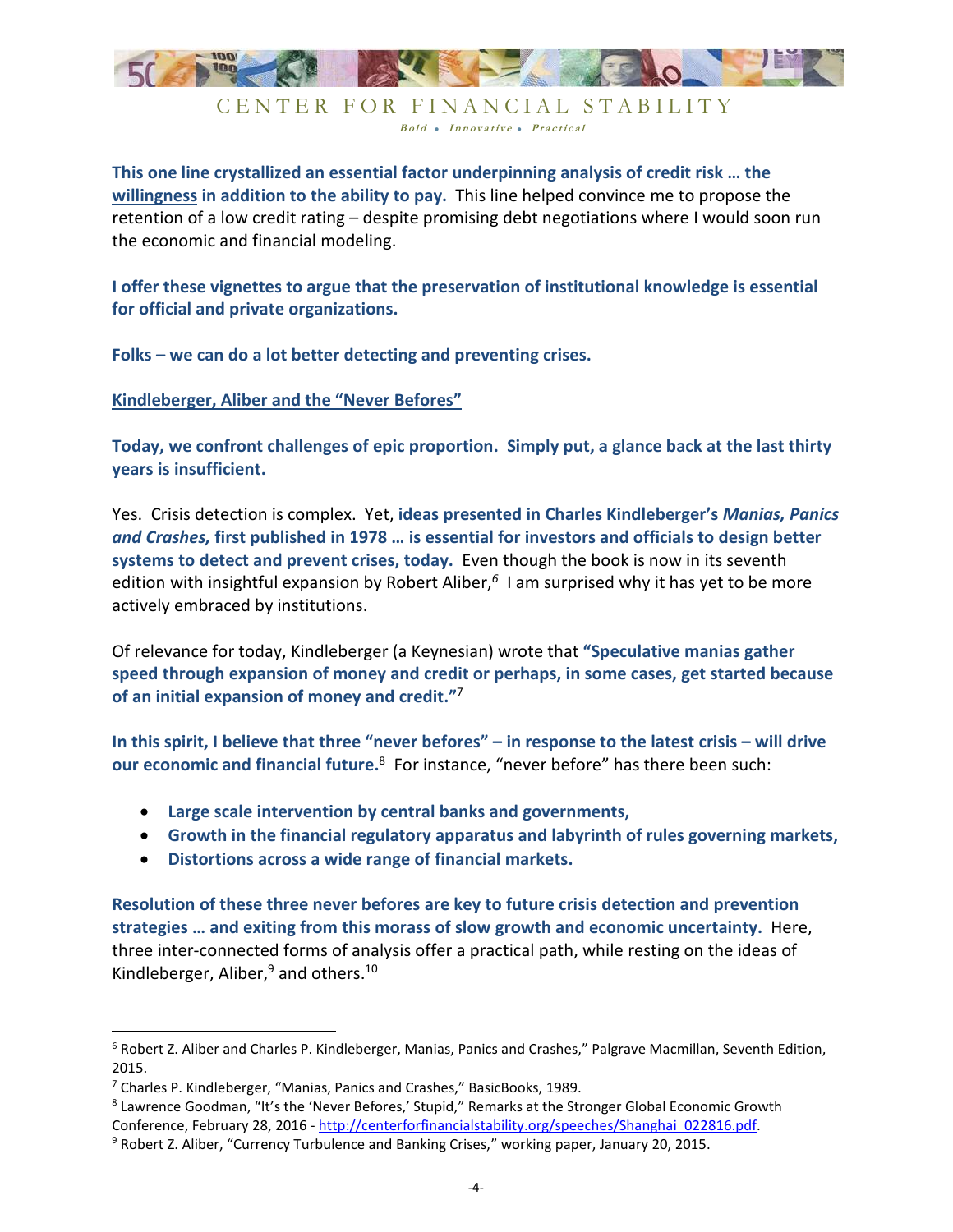

Crisis detection and prevention should center on these three broad factors:

- **Market drivers and liquidity,**
- **Fundamentals,**
- **Timing and triggers.**

I will focus largely on market drivers and liquidity – due to the extraordinary nature of central bank measures. To be sure, we need to better understand the relationship among money, credit, and macro.

#### **Central Bank Liquidity Leads to Crowded Trades**

**Monetary and financial measurement is in our DNA – at the Center for Financial Stability.** We offer the broadest and most comprehensive measures of US monetary and financial liabilities on a monthly basis freely to the public. The data – developed under the leadership of Professor William A. Barnett<sup>11</sup> – are the cornerstone of our Advances in Monetary and Financial Measurement (AMFM) division.<sup>12</sup>

Yet, challenges on the monetary front remain enormous.

**In response to the financial crisis, the Federal Reserve engineered the largest surge of its balance sheet since the founding of the Fed in 1913.** For instance, the Fed's high powered money or monetary base expanded by nearly 400% from the peak-to-trough over a period of six years. When evaluated over time, this is the by far largest cumulative six-year expansion in history (see Appendix 1).

In fact, the second largest six-year cumulative expansion was less than half of the recent swell in the size of the Fed's balance sheet. This expansion – ending in 1944 – was arguably much more beneficial. It helped the U.S. exit from the Great Depression and a World War. Thus, there are legitimate questions regarding the cost / benefit calculus today from such recently deployed extraordinary policy measures.

**For investors, the swell in the monetary base has led to a succession of crowded trades and outsized gyrations in market positioning.** (Note: this will be clearly illustrated later).

-

<sup>&</sup>lt;sup>10</sup> Nick Sargen is writing a book "Global Shocks: An Investment Guide for Turbulent Markets" - expanding on many of these ideas.

<sup>&</sup>lt;sup>11</sup> William A. Barnett, "Getting It Wrong: How Faulty Monetary Statistics Undermine the Fed, the Financial System, and the Economy," MIT Press, 2012.

<sup>12</sup> See http://www.centerforfinancialstability.org/amfm.php.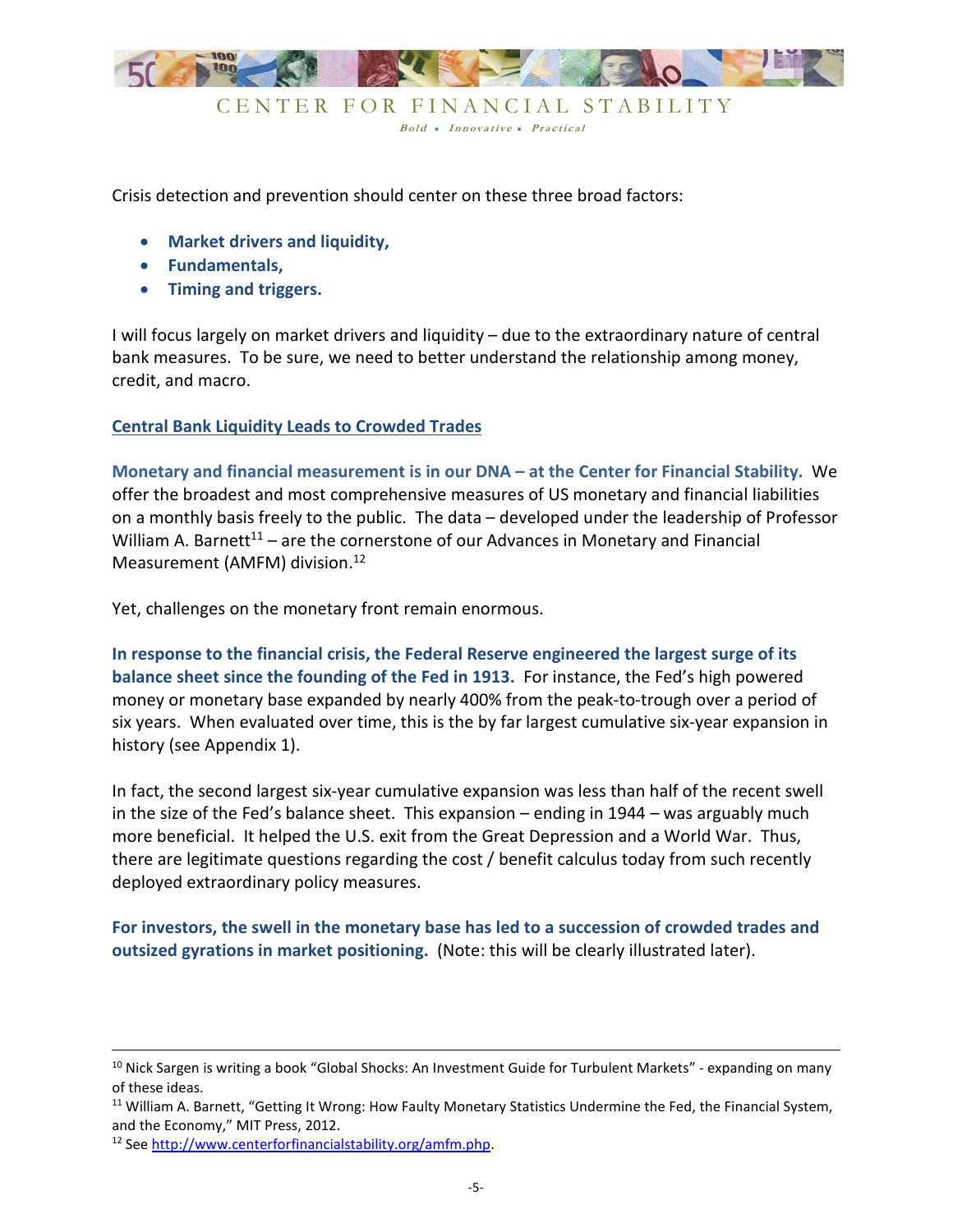

# **Dearth of Financial Market Liquidity Leads to Bouts of Volatility**

**Despite this extraordinary infusion of central bank liquidity, financial market liquidity has been shockingly limited.** In fact, the former has likely damaged the latter.

**Our data show that the availability of market finance is more than 30% below a reasonable level to support liquid markets.** Of course, there was excessive growth in market finance and an overabundance of market finance prior to the financial crisis.<sup>13</sup> Yes, the overabundance of liquidity provided the fuel for well documented excesses.  $14$  Yet, this is now a very old story.

## **The new story is that this shortage of financial market liquidity exposes markets and the economy to potentially unnecessary shocks.**<sup>15</sup>

It is no wonder that in this environment that we have already experienced:

- A Treasury flash crash,
- Complaints of vanishing prices in G-10 FX, and
- Ongoing fears in corporate bond markets.

But why should we care if a few speculators lose from market volatility? Well, first, a dearth of liquidity can evolve into a solvency crisis. Secondarily, the global financial crisis vividly illustrates how financial markets in freefall can take the real economy along for a dangerous ride.

# **So, our data have broad and important implications for crisis detection and prevention – in addition to measuring growth and inflation prospects.**

I was delighted to learn recently that one of the top macroeconomic journals – the Journal of Monetary Economics – and the Carnegie-Rochester-NYU conference is now interested in the "potential role of Divisia monetary aggregates for monitoring aggregate liquidity and financial stability."<sup>16</sup> It is very good to see that the profession is now viewing this as a priority.

#### **Investors: Beware of the Crowded Trade**

-

For investors, lax monetary policies and promotional fiscal policies have created a swell in debt not witnessed since WWII – under very different circumstances. **Debt is no longer simply a** 

<sup>16</sup> Call for Proposals for the November 2016 Carnegie-Rochester-NYU Conference -

<sup>&</sup>lt;sup>13</sup> CFS market finance includes: money market funds, repurchase agreements, and commercial paper.

<sup>&</sup>lt;sup>14</sup> Lawrence Goodman, "Liquidity Shortage: Houston, We Have a Problem," Center for Financial Stability, February 25, 2015.

<sup>15</sup> Michael J. Casey, "Shadow-Credit Rise is Good Sign," *The Wall Street Journal*, March 28, 2015, p. C3.

http://www.journals.elsevier.com/journal-of-monetary-economics/call-for-papers/call-for-proposals-for-thenovember-2016-carnegie-rochester/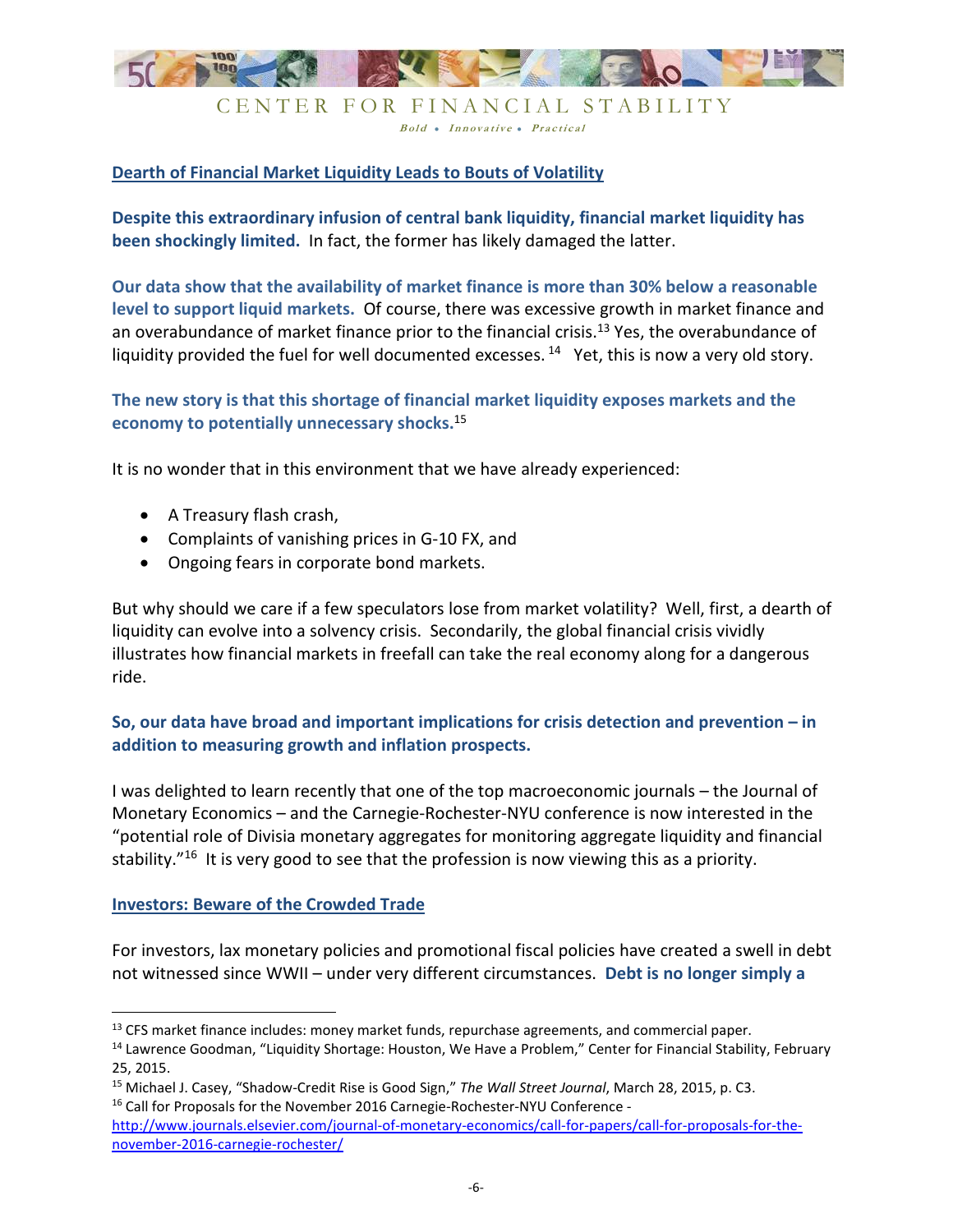

**problem for emerging markets.**<sup>17</sup> Advanced economies are now at the epicenter of this debt creation and undoubted future challenges.

Many today refer to the "debt super cycle."<sup>18</sup> Whether or not this is a debt super cycle or not, I honestly have no idea. Yet, I do know two things:

- **Debt defaults in unexpected countries will likely lie ahead.**
- **Crisis conditions will worse.**

**Central banks seem ready to double down on increasingly experimental policies. Surprisingly, these new and untested experiments are often lauded as "creative."** But the consequence is that risks will mount – whether the latest twist and turn is another generous dollop of Quantitative Easing (QE), further conversion of the central bank in to a fiscal entity by conducting credit policy, or the latest perversion "negative interest rates."<sup>19</sup>

But, what is an investor to do? **Sadly, these measures will only complicate the investment process for both institutional and individual investors alike. Crowded trades are and will remain the norm.**

**Analysis of position data represents a possible defense and source to better read markets.** Positioning data help measure mounting pressure, increasingly evident swells, and the risk of disruptions from the collapse of small, medium, and potentially gigantic bubbles.

### **The Crowded Oil Trade**

-

**The oil market vividly illustrates the phenomenon of the crowded trade, its sharp advance, and excessive reversal.** These dynamics were only hastened and accelerated by Saudi production strategy.

At the end of 2008 – before the start of QE, oil prices peaked at roughly 140 dollars / barrel. This was largely demand driven. Demand from emerging economies – such as China – was strong. While, new sources of supply were stagnant. In this environment, speculative activity was limited (see Appendix 2). The net positions of speculators or noncommercial oil market players were net long, but they were small and close to equilibrium (dark blue line in Appendix 2).

With the start of the global financial crisis, demand plunged. Prices followed retreating to roughly 40 dollars / barrel in early 2009.

<sup>&</sup>lt;sup>17</sup> Henry Kaufman, "Debt: The Threat to Economic and Financial Stability," Federal Reserve Bank of Kansas City, Jackson Hole, WY, August 27-29, 1986.

<sup>&</sup>lt;sup>18</sup> Ray Dalio, "Pay attention to the long-term debt cycle," Financial Times, January 25, 2016.

<sup>&</sup>lt;sup>19</sup> Charles Goodhart, Elga Bartsch, and Jonathan Ashworth, "Transmission Matters – Musing on Money Multipliers and Credit Creation," Morgan Stanley, March 8, 2016.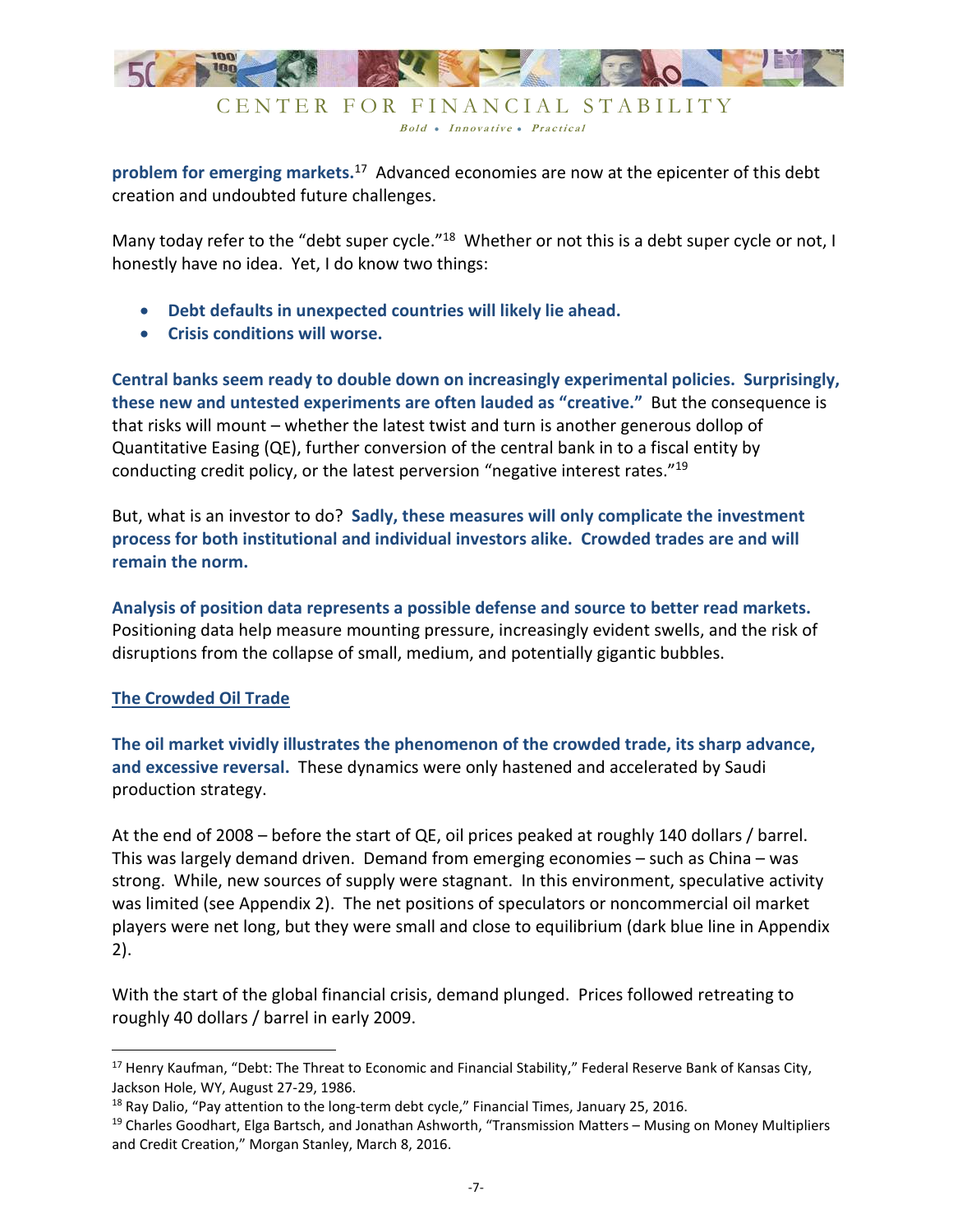

However, with the advent of QE and free money, prices and speculative positions were quick to respond. Global demand for oil remained weak, yet oil prices headed higher.

The rise in speculative net long positions – fueled by inexpensive money and the idea of new production technology frontiers<sup>20, 21</sup> – propelled prices back to over 100 dollars / barrel. In fact, **net speculative positions long positions or bets in futures markets reached all time highs** (see blue line in Appendix 2).

**However, as easy money was tapered back and inventories became excessive, oil prices and speculative positions crashed. This unleashed a supersized downward price spiral** – with prices bottoming at 26 dollars / barrel.

#### **What's a government to do???**

Rapid expansion of the financial regulator apparatus and labyrinth of new rules governing markets represents a major structural shift.

**Here, governments would be well advised to measure the impact of recent regulation on their respective markets and economies.** 

#### **Regulation is vital.**

Here, a famous Bostonian, Keynesian economic advisor to JFK, and expert over many decades on financial crises – Professor John Kenneth Galbraith – offered essential thinking regarding the interplay between regulation and financial crises. **Professor Galbraith summed it all up by noting that:** 

**"Regulation and more orthodox economic knowledge are not what protect the individual or financial institution when euphoria returns." …** 

**"There is protection only in a clear perception of the characteristics common to these flights into what must conservatively be described as mass insanity."<sup>22</sup>**

#### **Conclusion**

<u>.</u>

Having just returned from China and learning that this is the year of the smart monkey, I was amused to see that **eight conclusions sprung from my remarks** today. For in China, people with the lucky number eight have the potential to **explore things undiscovered**.

<sup>&</sup>lt;sup>20</sup> Robert Shiller refers to "new era economic thinking".

<sup>&</sup>lt;sup>21</sup> Robert Shiller, "Irrational Exuberance," Princeton University Press, 2000.

<sup>&</sup>lt;sup>22</sup> John Kenneth Galbraith, A Short History of Financial Euphoria, Penguin Books, 1990.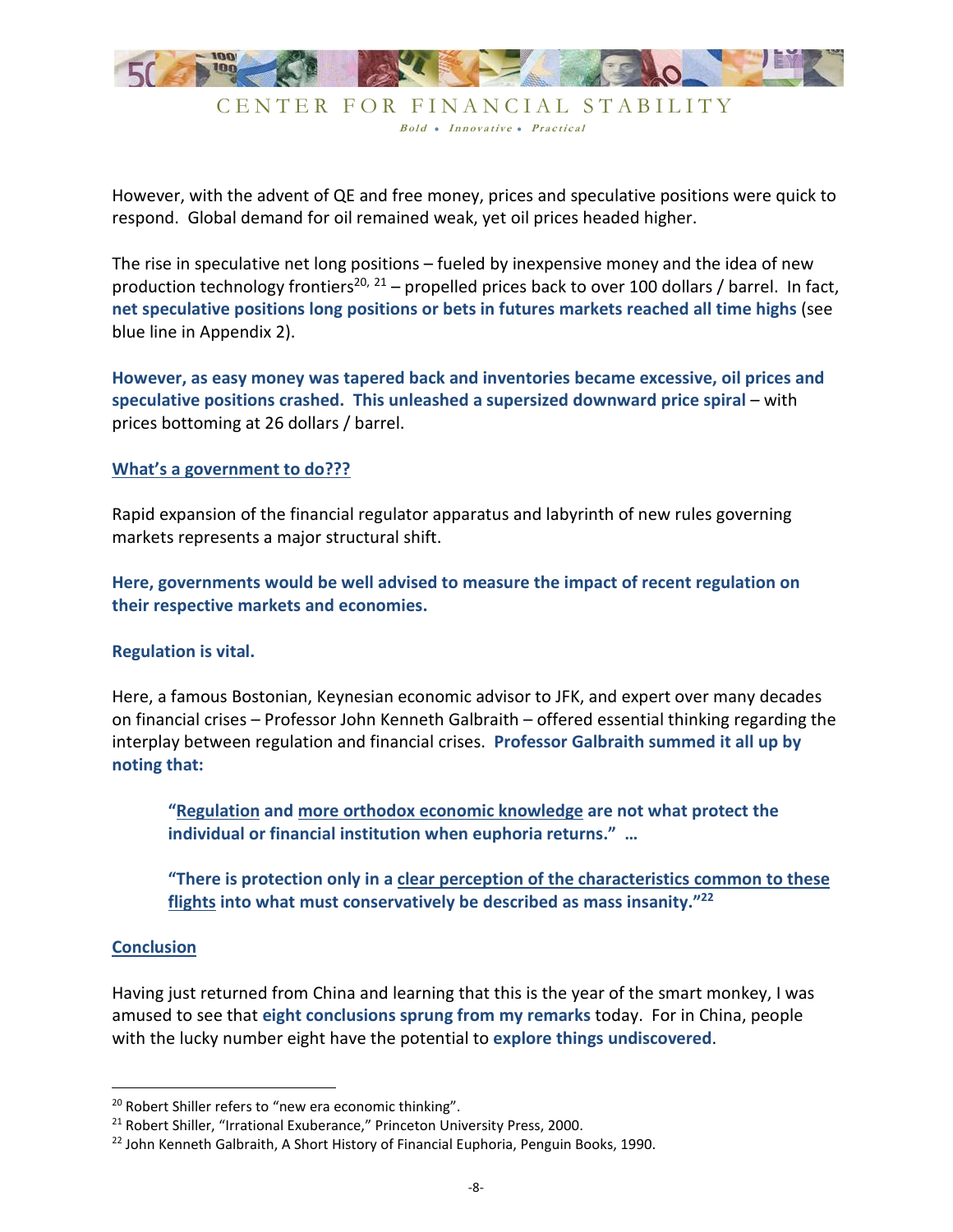

My eight conclusions include:

- First, **develop a thoughtful crisis detection and prevention effort,**
- Second, **directly link crises (or recovery) scenarios with discreet action plans either for policy or asset allocation strategies,**
- Third, **watch central banks as major determinants of market drivers and liquidity in concert with fundamentals as well as timing and triggers,**
- Fourth, **deepen our understanding of the relationship between financial markets and the real economy,**
- Fifth, **prepare for debt workouts,**
- Sixth, **watch crowded trades and positioning data,**
- Seventh, **dispassionately assess the impact of recent regulations on the economy,**
- Eighth, **preserve, promote, and propagate institutional knowledge.**

I hope that these eight conclusions help us **explore things undiscovered** and successfull**y navigate the never befores**.

**Only then will investors and officials have a shot at improving crisis detection and prevention.** 

Thank you.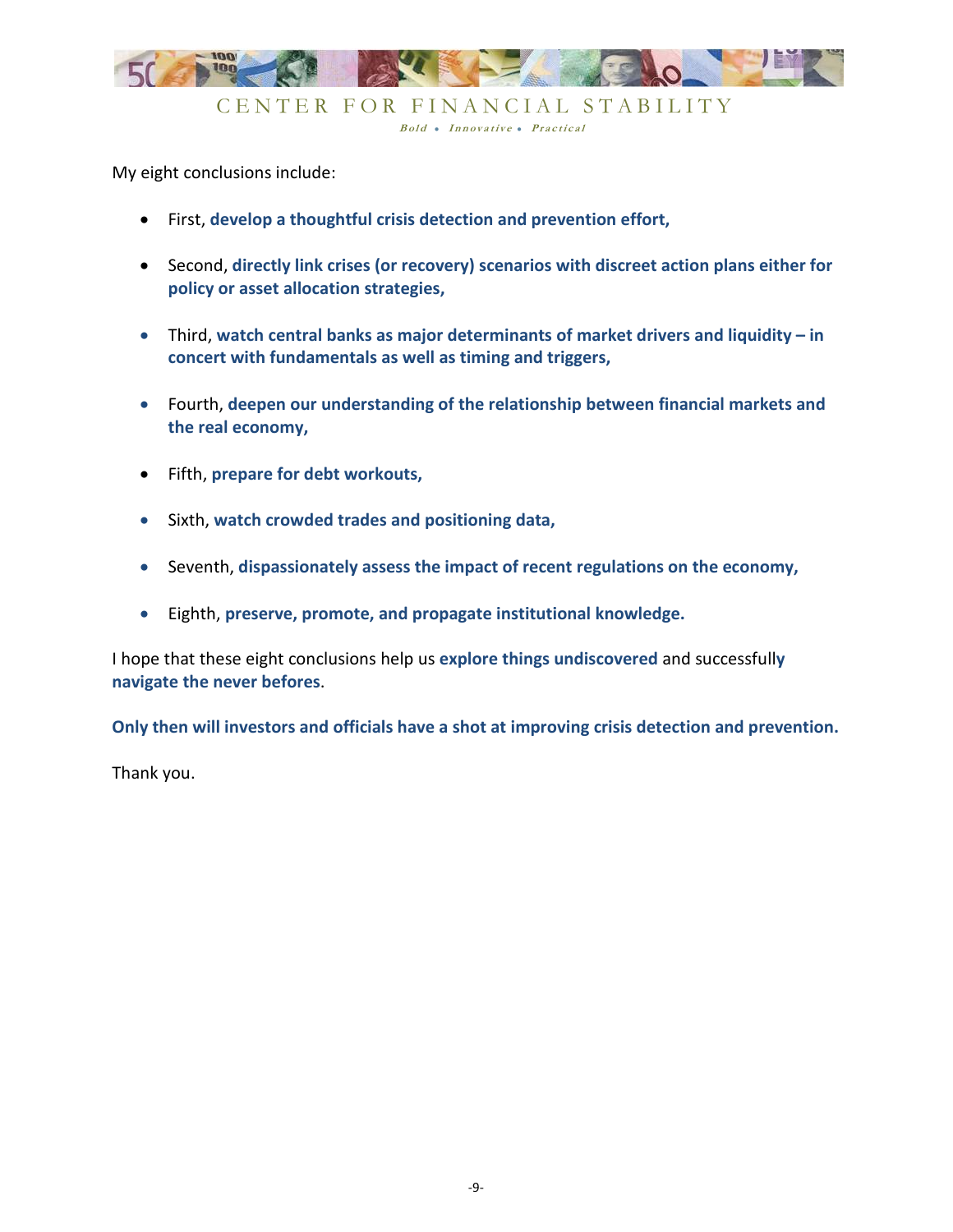



# **Appendix 1. Largest surge of money in the history of the Fed**

# **Appendix 2. Long speculative crude oil positions hit historic high before collapse**



Source: CFTC, Bloomberg, and Center for Financial Stability.